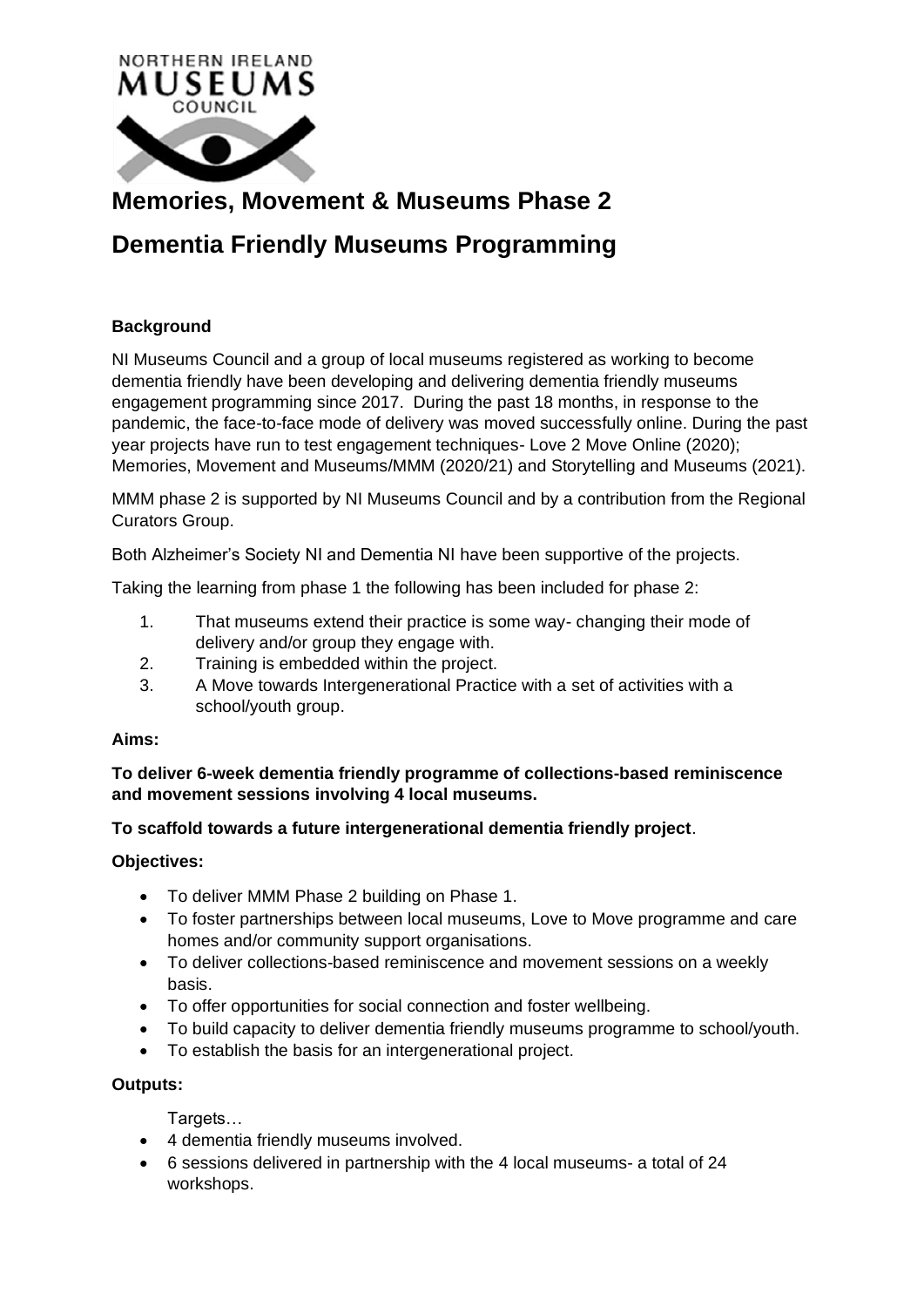

- 4 care homes or community support organisations engaged.
- 80% satisfaction rating.
- 80% would engage with their local museum remotely again.
- 2 training workshops delivered to museum staff and volunteers.
- 4 school or youth groups introduced to the MMM project and dementia friendly museum work.

#### **Selection of Museums:**

Museums will be asked to submit an Expression of Interest outlining their experience of working with those living with dementia and a plan for delivering the pilot.

If selection is necessary, the following criteria will apply:

- Registered as working to become dementia friendly. Or if not currently registered can demonstrate a commitment to registration during 2020/21.
- Recent (within the last 12 months) experience of programming for those living with dementia and their carers, involved in MMM1 is not a prerequisite but recent engagement work needs to be demonstrated.
- Pre-existing links with care settings or support organisations.
- Demonstrable ability to deliver the school/youth element of the project.

#### **Planning the project:**

The delivery of MMM Phase 2 will require the following:

#### **6-week project**

- Development of a link to a care home or community support organisation to participate.
- Co-facilitation of an information/training session for the group leaders/activity coordinators prior to the 6-week programme commencing. The purpose of which is to provide reminiscence and Love to Move exercise introductions and explain the running of the weekly sessions.
- Discussion and planning with the Love to Move Facilitator and the care home/support organisation to establish themes and content for 6 sessions.
- Use of support resources to enable object handling and/or engagement with elements of the Collection. This could include suggestions for activities to complete between weekly sessions. The Love to Move Facilitator will provide an exercise and movement guidance resource.
- Co-facilitation of 6 weekly reminiscence and movement sessions- these can be online, in-person or a blend.
- Evaluation of the activities.